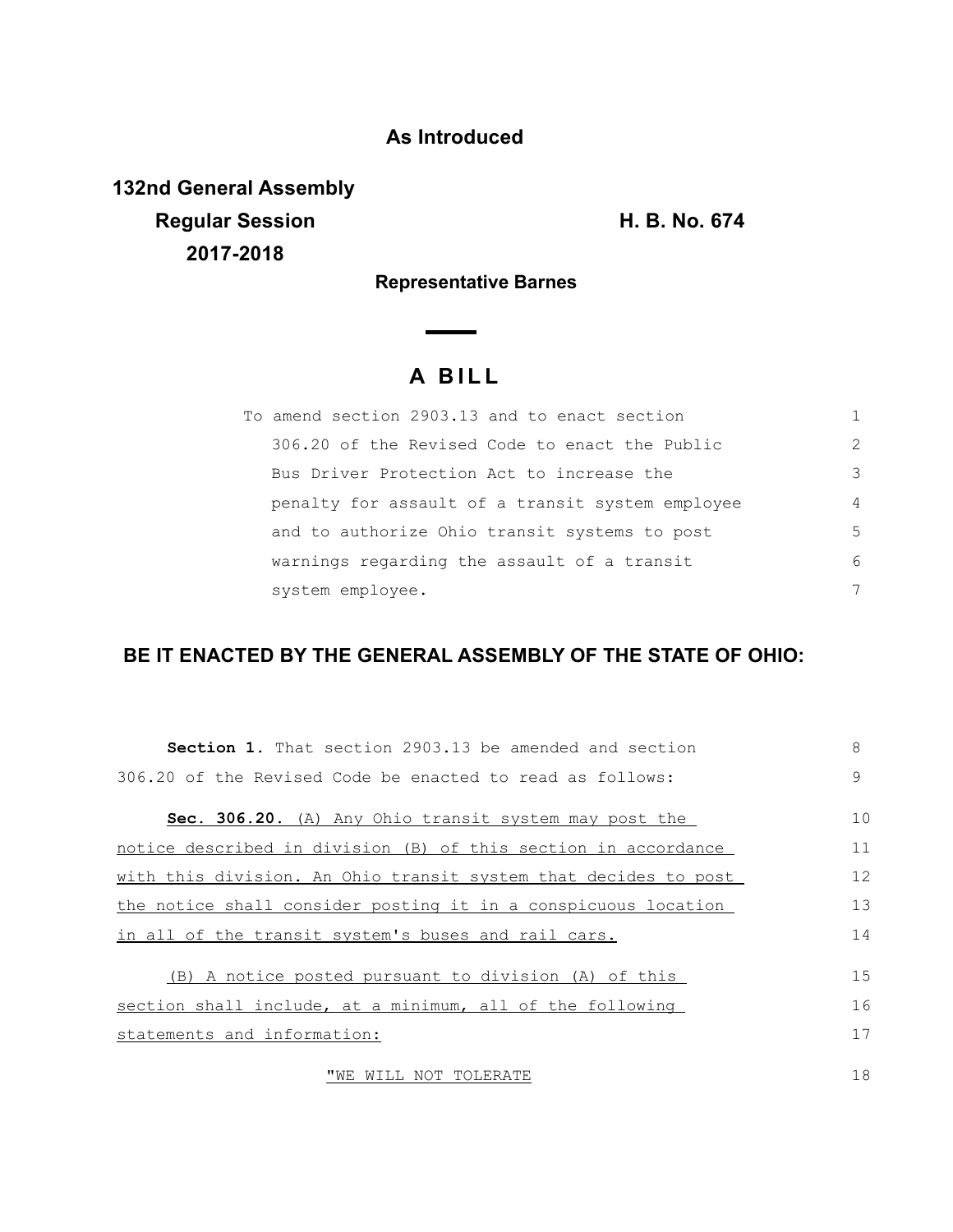| any form of threatening or                                                 | 19 |
|----------------------------------------------------------------------------|----|
| aggressive behavior                                                        | 20 |
| toward our staff.                                                          | 21 |
| Assaults against our staff might                                           | 22 |
| result in a felony conviction.                                             | 23 |
| All staff have the right to carry out                                      | 24 |
| their work without fearing for their safety."                              | 25 |
| (C) As used in this section, "Ohio transit system" has the                 | 26 |
| same meaning as in section 2305.33 of the Revised Code.                    | 27 |
| Sec. 2903.13. (A) No person shall knowingly cause or                       | 28 |
| attempt to cause physical harm to another or to another's                  | 29 |
| unborn.                                                                    | 30 |
| (B) No person shall recklessly cause serious physical harm                 | 31 |
| to another or to another's unborn.                                         | 32 |
| (C)(1) Whoever violates this section is quilty of assault,                 | 33 |
| and the court shall sentence the offender as provided in this              | 34 |
| division and divisions (C)(1), (2), (3), (4), (5), (6), (7),               | 35 |
| $(8)$ , $(9)$ , $\frac{and}{(10)}$ and $(11)$ of this section. Except as   | 36 |
| otherwise provided in division (C)(2), (3), (4), (5), (6), (7),            | 37 |
| $(8)$ , $\theta$ $(9)$ or $(10)$ of this section, assault is a misdemeanor | 38 |
| of the first degree.                                                       | 39 |
| (2) Except as otherwise provided in this division, if the                  | 40 |
| offense is committed by a caretaker against a functionally                 | 41 |
| impaired person under the caretaker's care, assault is a felony            | 42 |
| of the fourth degree. If the offense is committed by a caretaker           | 43 |
| against a functionally impaired person under the caretaker's               | 44 |
| care, if the offender previously has been convicted of or                  | 45 |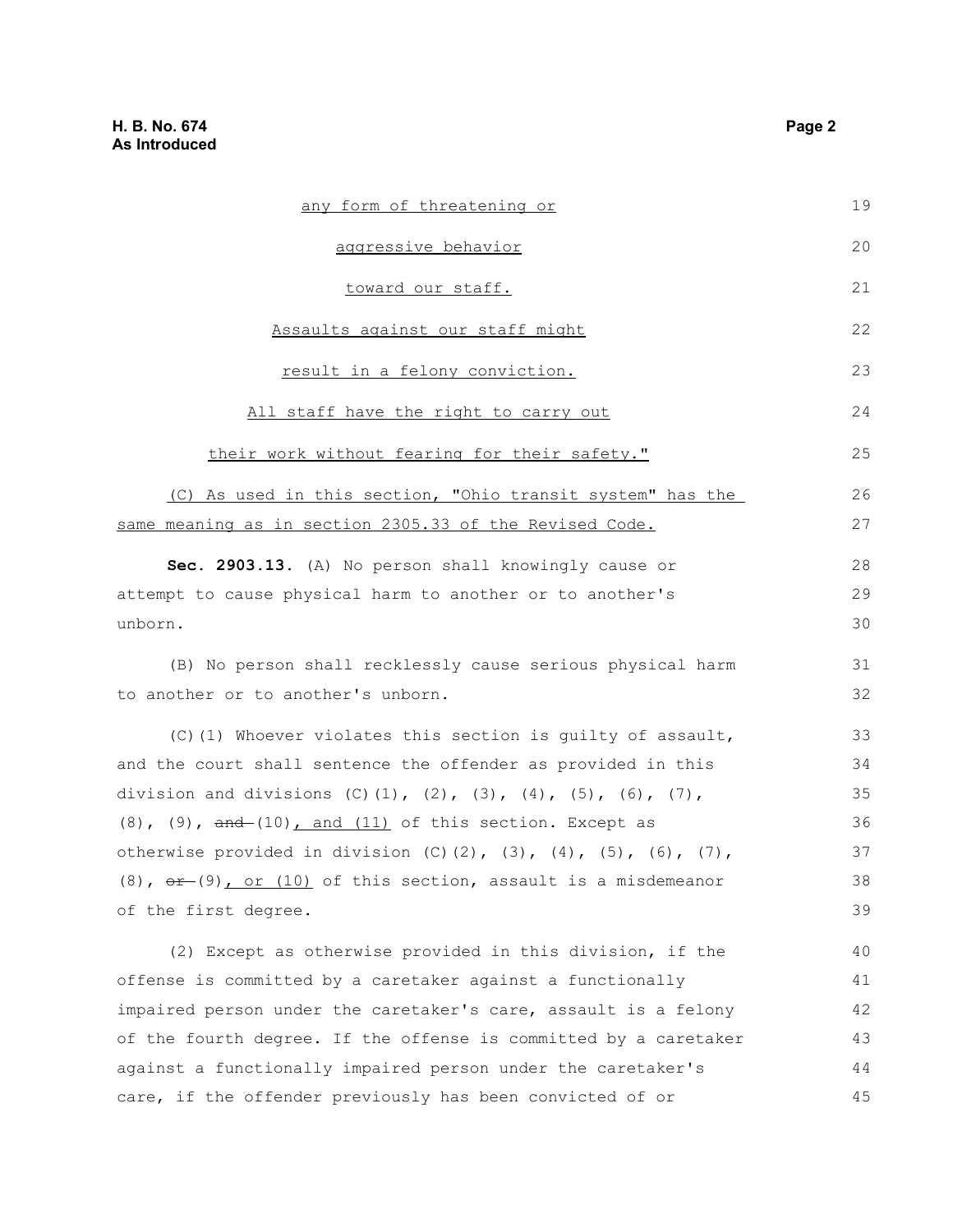#### **H. B. No. 674 Page 3 As Introduced**

pleaded guilty to a violation of this section or section 2903.11 or 2903.16 of the Revised Code, and if in relation to the previous conviction the offender was a caretaker and the victim was a functionally impaired person under the offender's care, assault is a felony of the third degree. 46 47 48 49 50

(3) If the offense occurs in or on the grounds of a state correctional institution or an institution of the department of youth services, the victim of the offense is an employee of the department of rehabilitation and correction or the department of youth services, and the offense is committed by a person incarcerated in the state correctional institution or by a person institutionalized in the department of youth services institution pursuant to a commitment to the department of youth services, assault is a felony of the third degree.

(4) If the offense is committed in any of the following circumstances, assault is a felony of the fifth degree:

(a) The offense occurs in or on the grounds of a local correctional facility, the victim of the offense is an employee of the local correctional facility or a probation department or is on the premises of the facility for business purposes or as a visitor, and the offense is committed by a person who is under custody in the facility subsequent to the person's arrest for any crime or delinquent act, subsequent to the person's being charged with or convicted of any crime, or subsequent to the person's being alleged to be or adjudicated a delinquent child. 62 63 64 65 66 67 68 69 70

(b) The offense occurs off the grounds of a state correctional institution and off the grounds of an institution of the department of youth services, the victim of the offense is an employee of the department of rehabilitation and correction, the department of youth services, or a probation 71 72 73 74 75

60 61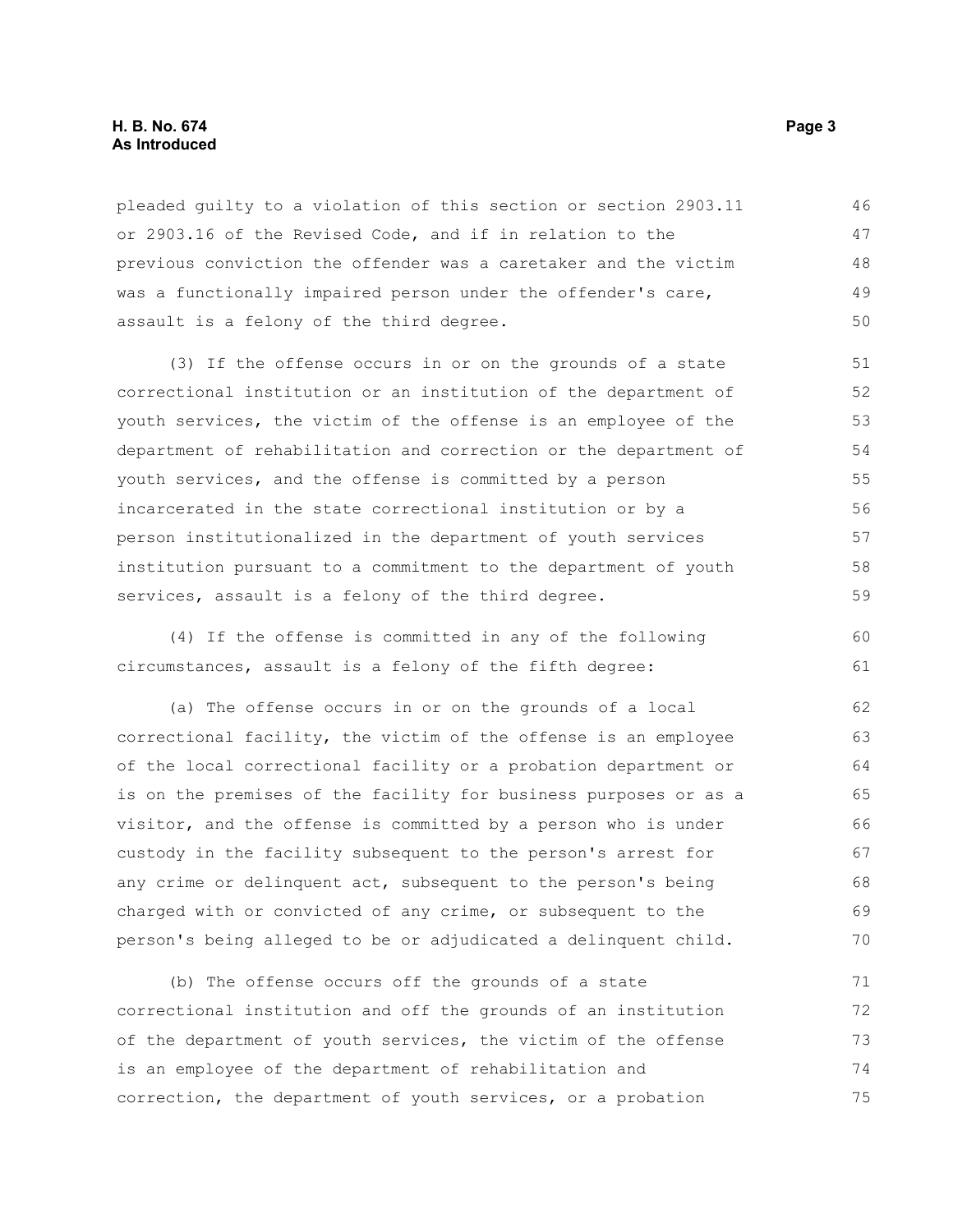department, the offense occurs during the employee's official work hours and while the employee is engaged in official work responsibilities, and the offense is committed by a person incarcerated in a state correctional institution or institutionalized in the department of youth services who temporarily is outside of the institution for any purpose, by a parolee, by an offender under transitional control, under a community control sanction, or on an escorted visit, by a person under post-release control, or by an offender under any other type of supervision by a government agency. 76 77 78 79 80 81 82 83 84 85

(c) The offense occurs off the grounds of a local correctional facility, the victim of the offense is an employee of the local correctional facility or a probation department, the offense occurs during the employee's official work hours and while the employee is engaged in official work responsibilities, and the offense is committed by a person who is under custody in the facility subsequent to the person's arrest for any crime or delinquent act, subsequent to the person being charged with or convicted of any crime, or subsequent to the person being alleged to be or adjudicated a delinquent child and who temporarily is outside of the facility for any purpose or by a parolee, by an offender under transitional control, under a community control sanction, or on an escorted visit, by a person under post-release control, or by an offender under any other type of supervision by a government agency. 86 87 88 89 90 91 92 93 94 95 96 97 98 99 100

(d) The victim of the offense is a school teacher or administrator or a school bus operator, and the offense occurs in a school, on school premises, in a school building, on a school bus, or while the victim is outside of school premises or a school bus and is engaged in duties or official responsibilities associated with the victim's employment or 101 102 103 104 105 106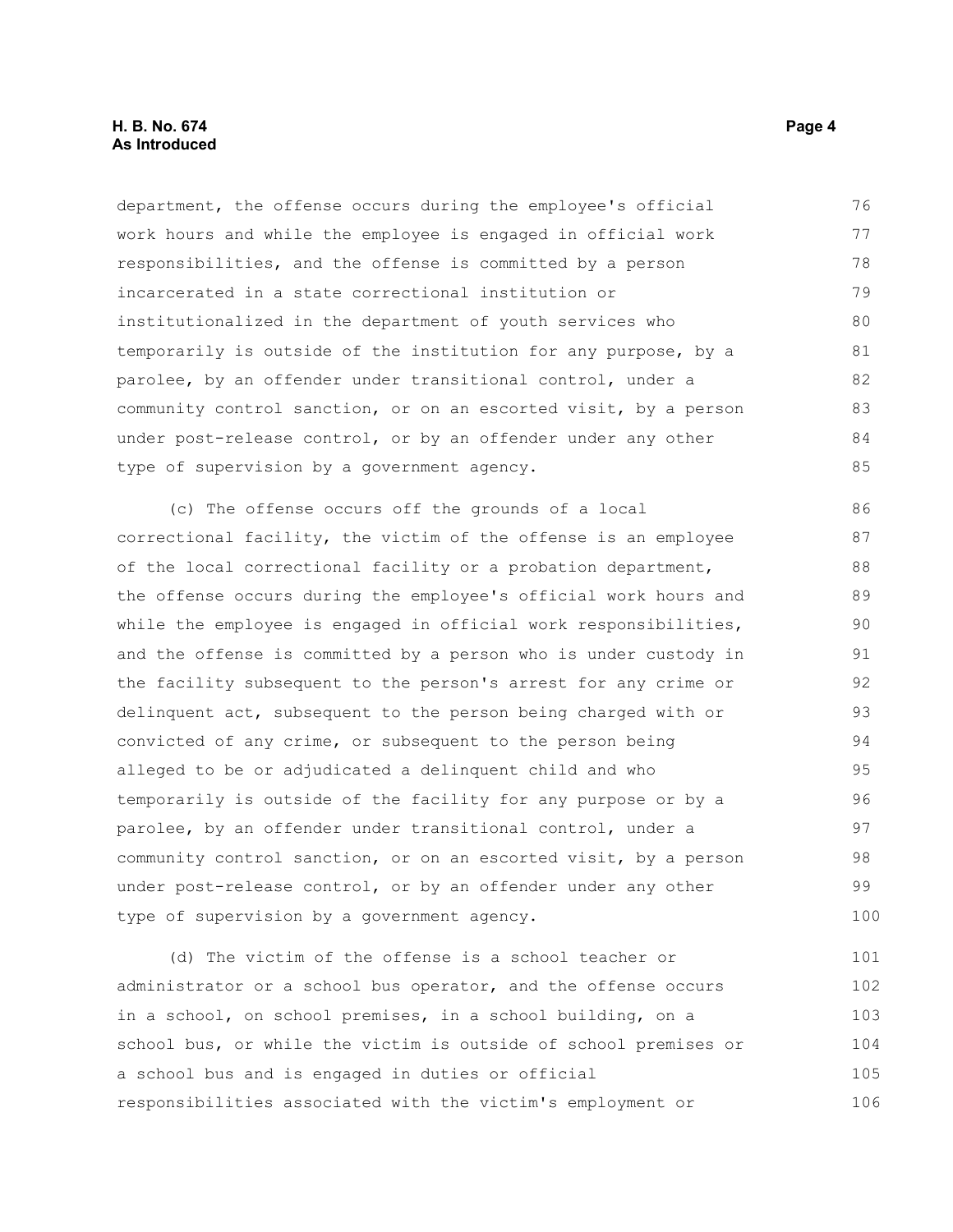position as a school teacher or administrator or a school bus operator, including, but not limited to, driving, accompanying, or chaperoning students at or on class or field trips, athletic events, or other school extracurricular activities or functions outside of school premises. 107 108 109 110 111

(5) If the victim of the offense is a peace officer or an investigator of the bureau of criminal identification and investigation, a firefighter, or a person performing emergency medical service, while in the performance of their official duties, assault is a felony of the fourth degree. 112 113 114 115 116

(6) If the victim of the offense is a peace officer or an investigator of the bureau of criminal identification and investigation and if the victim suffered serious physical harm as a result of the commission of the offense, assault is a felony of the fourth degree, and the court, pursuant to division (F) of section 2929.13 of the Revised Code, shall impose as a mandatory prison term one of the prison terms prescribed for a felony of the fourth degree that is at least twelve months in duration. 117 118 119 120 121 122 123 124 125

(7) If the victim of the offense is an officer or employee of a public children services agency or a private child placing agency and the offense relates to the officer's or employee's performance or anticipated performance of official responsibilities or duties, assault is either a felony of the fifth degree or, if the offender previously has been convicted of or pleaded guilty to an offense of violence, the victim of that prior offense was an officer or employee of a public children services agency or private child placing agency, and that prior offense related to the officer's or employee's performance or anticipated performance of official 126 127 128 129 130 131 132 133 134 135 136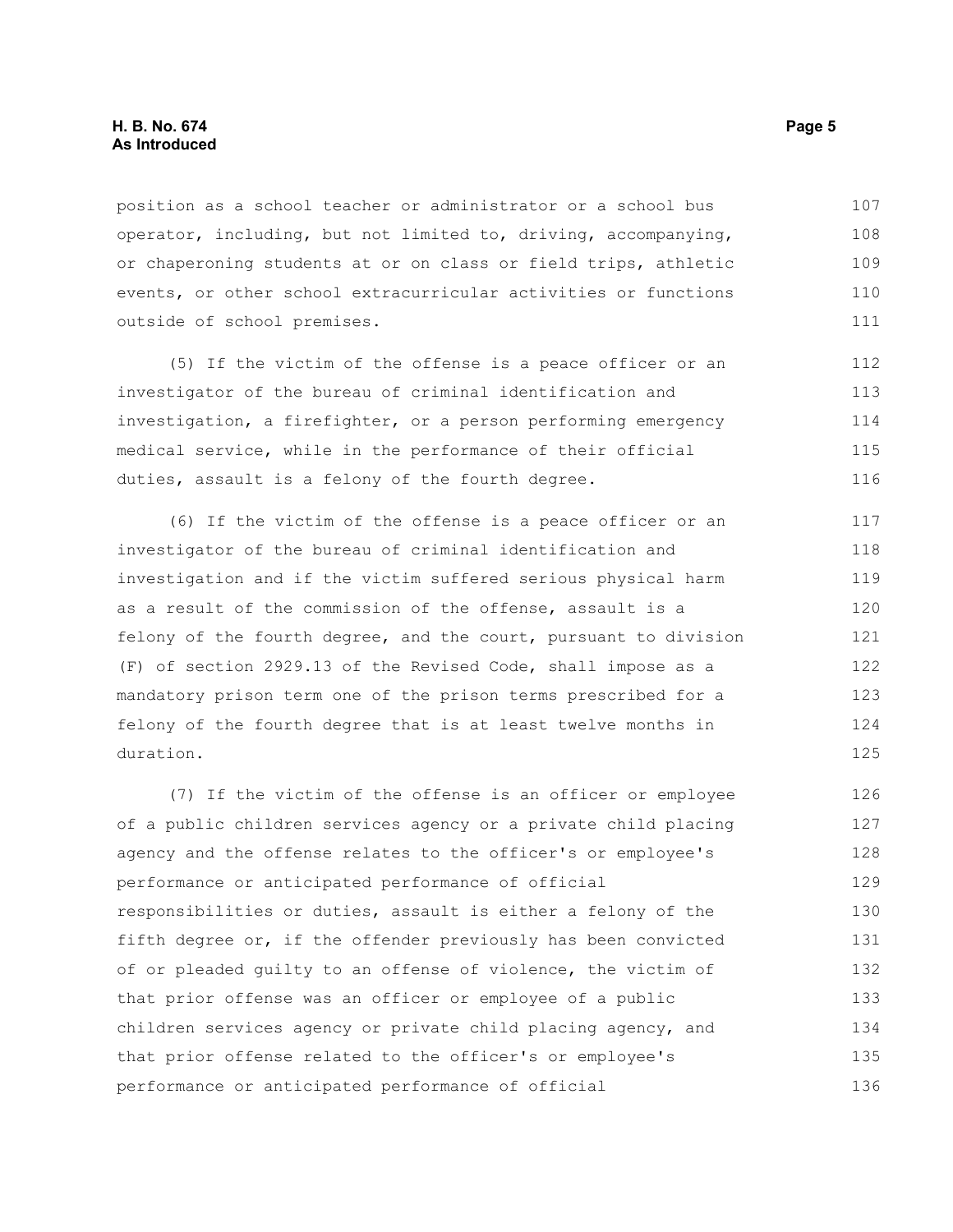responsibilities or duties, a felony of the fourth degree. 137

(8) If the victim of the offense is a health care professional of a hospital, a health care worker of a hospital, or a security officer of a hospital whom the offender knows or has reasonable cause to know is a health care professional of a hospital, a health care worker of a hospital, or a security officer of a hospital, if the victim is engaged in the performance of the victim's duties, and if the hospital offers de-escalation or crisis intervention training for such professionals, workers, or officers, assault is one of the following: 138 139 140 141 142 143 144 145 146 147

(a) Except as otherwise provided in division (C)(8)(b) of this section, assault committed in the specified circumstances is a misdemeanor of the first degree. Notwithstanding the fine specified in division (A)(2)(b) of section 2929.28 of the Revised Code for a misdemeanor of the first degree, in sentencing the offender under this division and if the court decides to impose a fine, the court may impose upon the offender a fine of not more than five thousand dollars. 148 149 150 151 152 153 154 155

(b) If the offender previously has been convicted of or pleaded guilty to one or more assault or homicide offenses committed against hospital personnel, assault committed in the specified circumstances is a felony of the fifth degree. 156 157 158 159

(9) If the victim of the offense is a judge, magistrate, prosecutor, or court official or employee whom the offender knows or has reasonable cause to know is a judge, magistrate, prosecutor, or court official or employee, and if the victim is engaged in the performance of the victim's duties, assault is one of the following: 160 161 162 163 164 165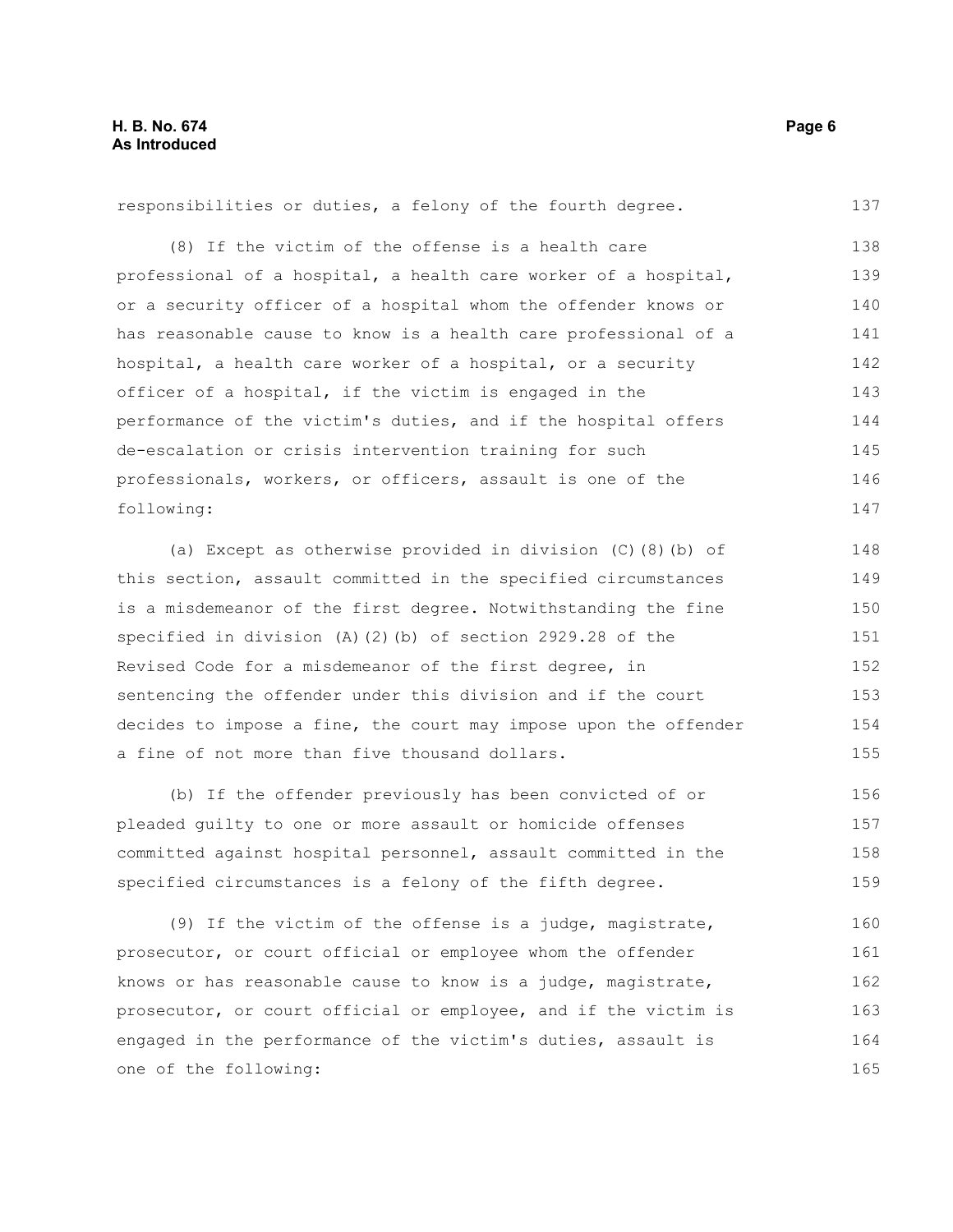(a) Except as otherwise provided in division (C)(8)(b) of this section, assault committed in the specified circumstances is a misdemeanor of the first degree. In sentencing the offender under this division, if the court decides to impose a fine, notwithstanding the fine specified in division (A)(2)(b) of section 2929.28 of the Revised Code for a misdemeanor of the first degree, the court may impose upon the offender a fine of not more than five thousand dollars. 166 167 168 169 170 171 172 173

(b) If the offender previously has been convicted of or pleaded guilty to one or more assault or homicide offenses committed against justice system personnel, assault committed in the specified circumstances is a felony of the fifth degree. 174 175 176 177

(10) If the victim of the offense is an operator of an Ohio transit system bus or Ohio transit system rail car, a maintenance worker of an Ohio transit system, or a contracted employee providing any of these services to an Ohio transit system, if the offender knows or has reasonable cause to know that the victim is an operator of an Ohio transit system bus or Ohio transit system rail car, a maintenance worker of an Ohio transit system, or a contracted employee providing any of these services to an Ohio transit system, and if the victim is engaged in the performance of the victim's duties, assault is a felony of the fifth degree. 178 179 180 181 182 183 184 185 186 187 188

(11) If an offender who is convicted of or pleads guilty to assault when it is a misdemeanor also is convicted of or pleads guilty to a specification as described in section 2941.1423 of the Revised Code that was included in the indictment, count in the indictment, or information charging the offense, the court shall sentence the offender to a mandatory jail term as provided in division (G) of section 2929.24 of the 189 190 191 192 193 194 195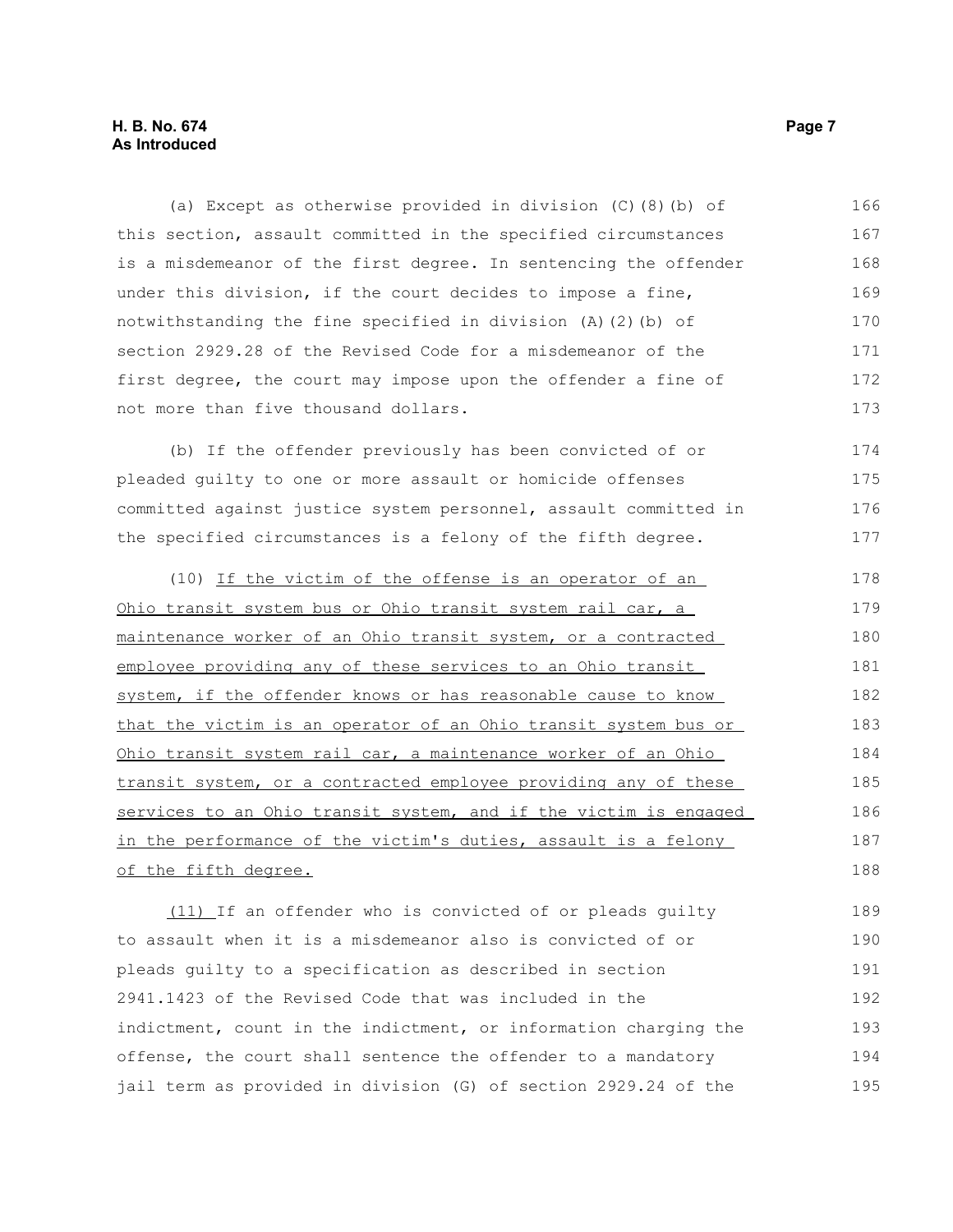### **H. B. No. 674 Page 8 As Introduced**

| Revised Code.                                                     | 196 |
|-------------------------------------------------------------------|-----|
| If an offender who is convicted of or pleads guilty to            | 197 |
| assault when it is a felony also is convicted of or pleads        | 198 |
| guilty to a specification as described in section 2941.1423 of    | 199 |
| the Revised Code that was included in the indictment, count in    | 200 |
| the indictment, or information charging the offense, except as    | 201 |
| otherwise provided in division (C) (6) of this section, the court | 202 |
| shall sentence the offender to a mandatory prison term as         | 203 |
| provided in division (B)(8) of section 2929.14 of the Revised     | 204 |
| Code.                                                             | 205 |
| (D) As used in this section:                                      | 206 |
| (1) "Peace officer" has the same meaning as in section            | 207 |
| 2935.01 of the Revised Code.                                      | 208 |
| (2) "Firefighter" has the same meaning as in section              | 209 |
| 3937.41 of the Revised Code.                                      | 210 |
| (3) "Emergency medical service" has the same meaning as in        | 211 |
| section 4765.01 of the Revised Code.                              | 212 |
| (4) "Local correctional facility" means a county,                 | 213 |
| multicounty, municipal, municipal-county, or multicounty-         | 214 |
| municipal jail or workhouse, a minimum security jail established  | 215 |
| under section 341.23 or 753.21 of the Revised Code, or another    | 216 |
| county, multicounty, municipal, municipal-county, or              | 217 |
| multicounty-municipal facility used for the custody of persons    | 218 |
| arrested for any crime or delinquent act, persons charged with    | 219 |
| or convicted of any crime, or persons alleged to be or            | 220 |
| adjudicated a delinquent child.                                   | 221 |
| (5) "Employee of a local correctional facility" means a           | 222 |

person who is an employee of the political subdivision or of one or more of the affiliated political subdivisions that operates 223 224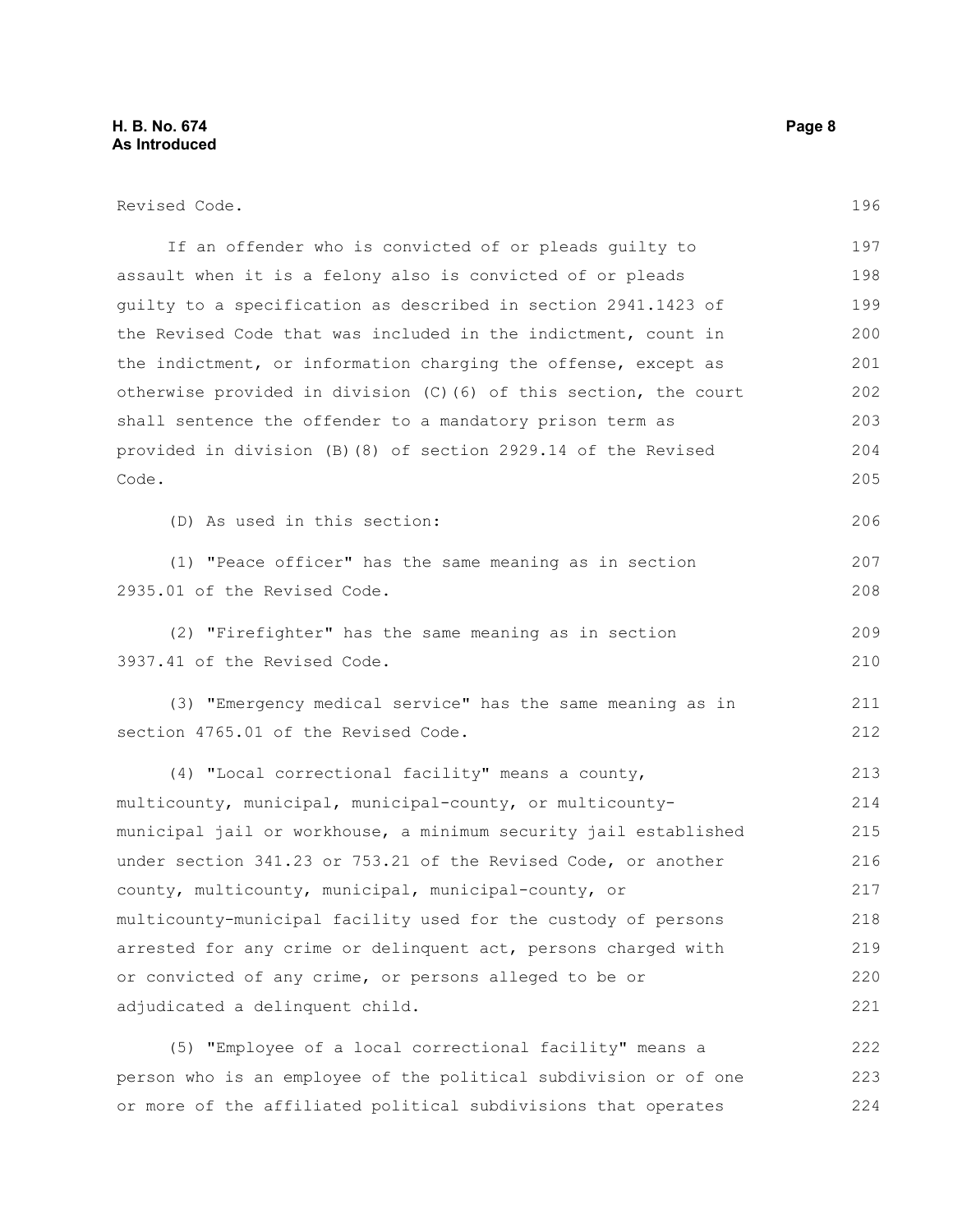| the local correctional facility and who operates or assists in  | 225 |
|-----------------------------------------------------------------|-----|
| the operation of the facility.                                  | 226 |
| (6) "School teacher or administrator" means either of the       | 227 |
| following:                                                      |     |
| (a) A person who is employed in the public schools of the       | 229 |
| state under a contract described in section 3311.77 or 3319.08  | 230 |
| of the Revised Code in a position in which the person is        | 231 |
| required to have a certificate issued pursuant to sections      | 232 |
| 3319.22 to 3319.311 of the Revised Code.                        |     |
| (b) A person who is employed by a nonpublic school for          | 234 |
| which the state board of education prescribes minimum standards | 235 |
| under section 3301.07 of the Revised Code and who is            | 236 |
| certificated in accordance with section 3301.071 of the Revised | 237 |
| Code.                                                           | 238 |
| (7) "Community control sanction" has the same meaning as        | 239 |
| in section 2929.01 of the Revised Code.                         | 240 |
| (8) "Escorted visit" means an escorted visit granted under      | 241 |
| section 2967.27 of the Revised Code.                            | 242 |
| (9) "Post-release control" and "transitional control" have      | 243 |
| the same meanings as in section 2967.01 of the Revised Code.    | 244 |
| (10) "Investigator of the bureau of criminal                    | 245 |
| identification and investigation" has the same meaning as in    | 246 |
| section 2903.11 of the Revised Code.                            | 247 |
| (11) "Health care professional" and "health care worker"        | 248 |
| have the same meanings as in section 2305.234 of the Revised    | 249 |
| Code.                                                           | 250 |
| (12) "Assault or homicide offense committed against             | 251 |
| hospital personnel" means a violation of this section or of     | 252 |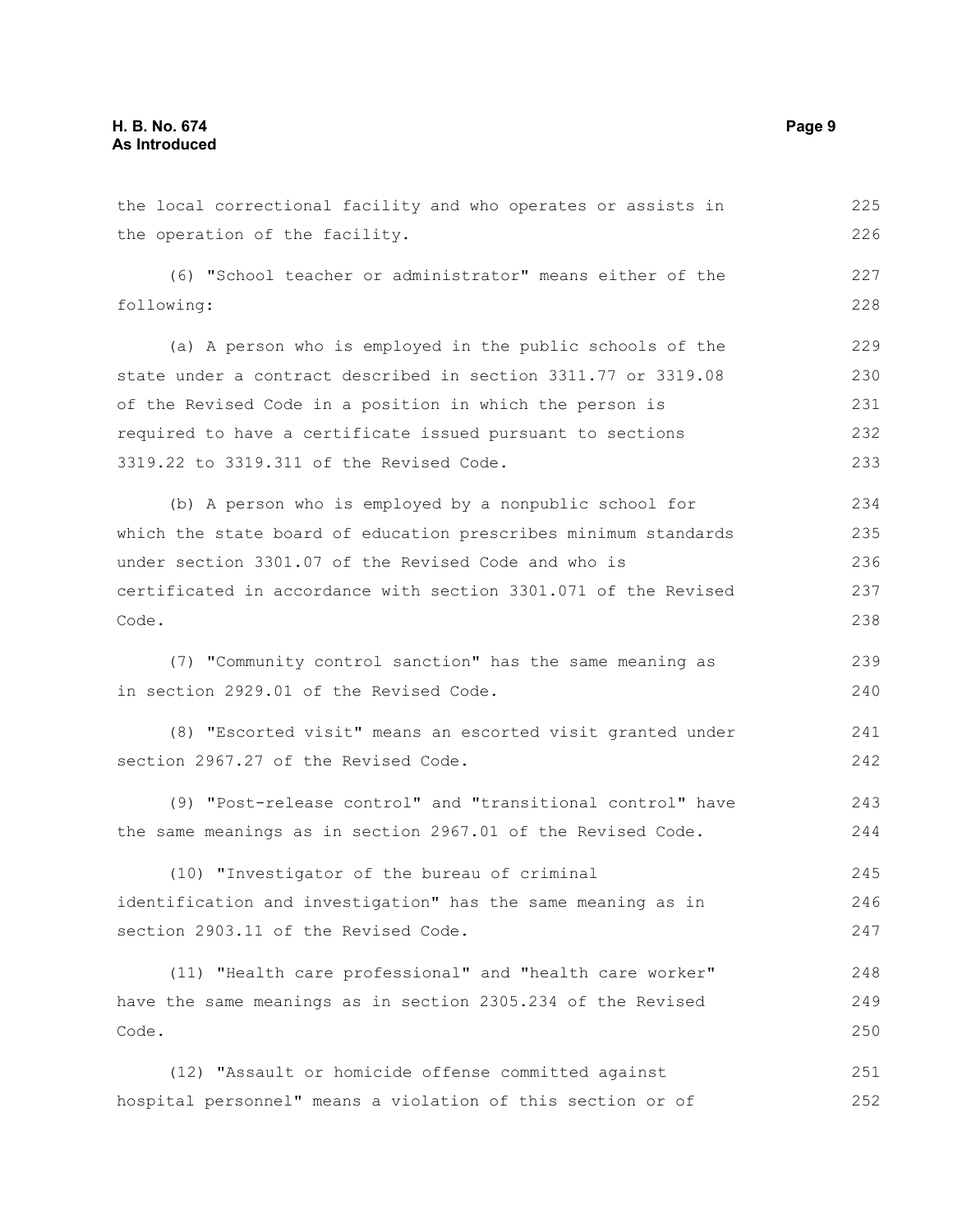section 2903.01, 2903.02, 2903.03, 2903.04, 2903.041, 2903.11, 2903.12, or 2903.14 of the Revised Code committed in circumstances in which all of the following apply: (a) The victim of the offense was a health care professional of a hospital, a health care worker of a hospital, or a security officer of a hospital. (b) The offender knew or had reasonable cause to know that the victim was a health care professional of a hospital, a health care worker of a hospital, or a security officer of a hospital. (c) The victim was engaged in the performance of the victim's duties. (d) The hospital offered de-escalation or crisis intervention training for such professionals, workers, or officers. (13) "De-escalation or crisis intervention training" means de-escalation or crisis intervention training for health care professionals of a hospital, health care workers of a hospital, and security officers of a hospital to facilitate interaction with patients, members of a patient's family, and visitors, including those with mental impairments. (14) "Assault or homicide offense committed against justice system personnel" means a violation of this section or of section 2903.01, 2903.02, 2903.03, 2903.04, 2903.041, 2903.11, 2903.12, or 2903.14 of the Revised Code committed in circumstances in which the victim of the offense was a judge, magistrate, prosecutor, or court official or employee whom the offender knew or had reasonable cause to know was a judge, magistrate, prosecutor, or court official or employee, and the 253 254 255 256 257 258 259 260 261 262 263 264 265 266 267 268 269 270 271 272 273 274 275 276 277 278 279 280 281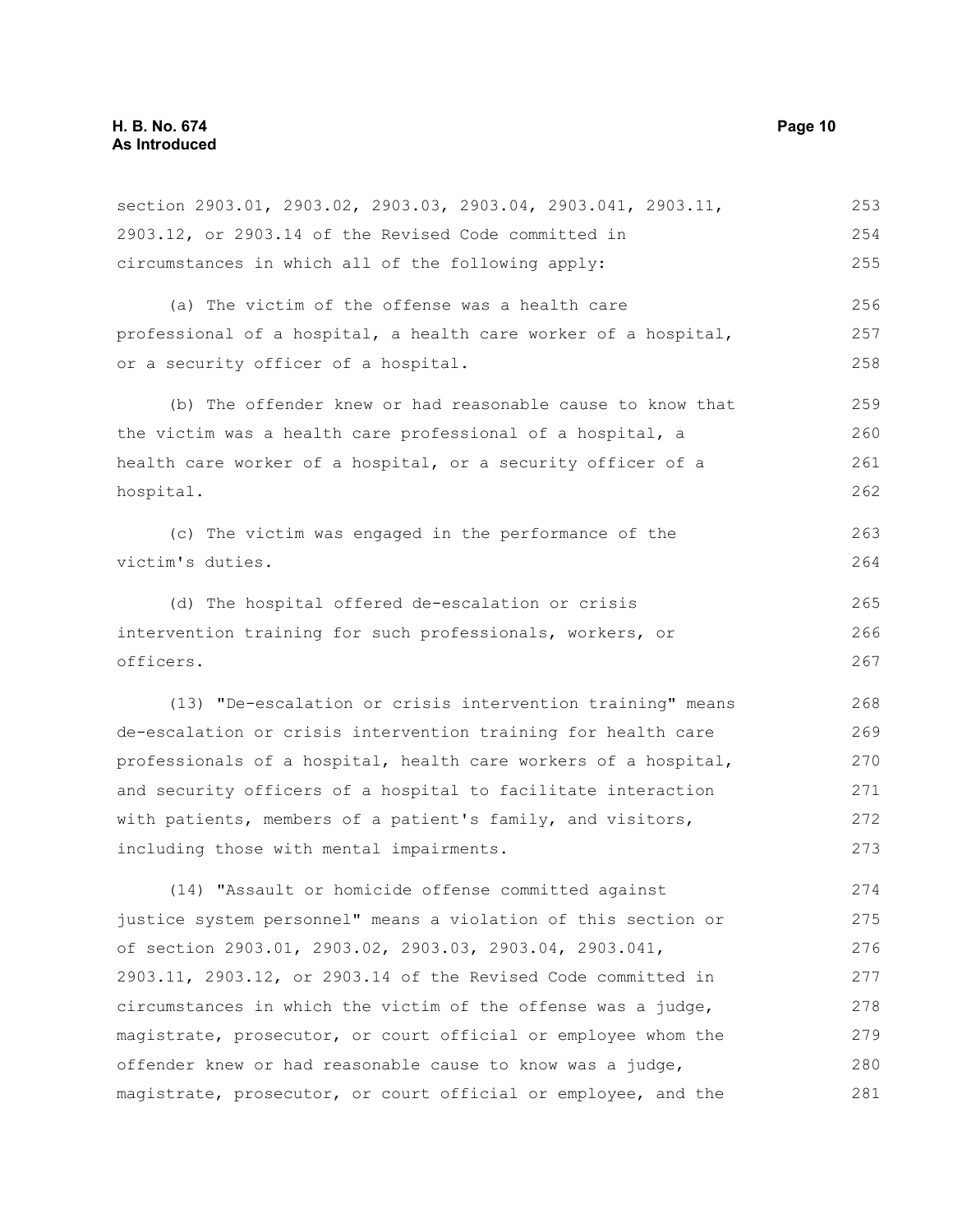practice;

(15) "Court official or employee" means any official or employee of a court created under the constitution or statutes of this state or of a United States court located in this state. (16) "Judge" means a judge of a court created under the constitution or statutes of this state or of a United States court located in this state. (17) "Magistrate" means an individual who is appointed by a court of record of this state and who has the powers and may perform the functions specified in Civil Rule 53, Criminal Rule 19, or Juvenile Rule 40, or an individual who is appointed by a United States court located in this state who has similar powers and functions. (18) "Prosecutor" has the same meaning as in section 2935.01 of the Revised Code. (19)(a) "Hospital" means, subject to division (D)(19)(b) of this section, an institution classified as a hospital under section 3701.01 of the Revised Code in which are provided to patients diagnostic, medical, surgical, obstetrical, psychiatric, or rehabilitation care or a hospital operated by a health maintenance organization. (b) "Hospital" does not include any of the following: (i) A facility licensed under Chapter 3721. of the Revised Code, a health care facility operated by the department of mental health or the department of developmental disabilities, a health maintenance organization that does not operate a hospital, or the office of any private, licensed health care 283 284 285 286 287 288 289 290 291 292 293 294 295 296 297 298 299 300 301 302 303 304 305 306 307 308

professional, whether organized for individual or group

victim was engaged in the performance of the victim's duties.

282

309 310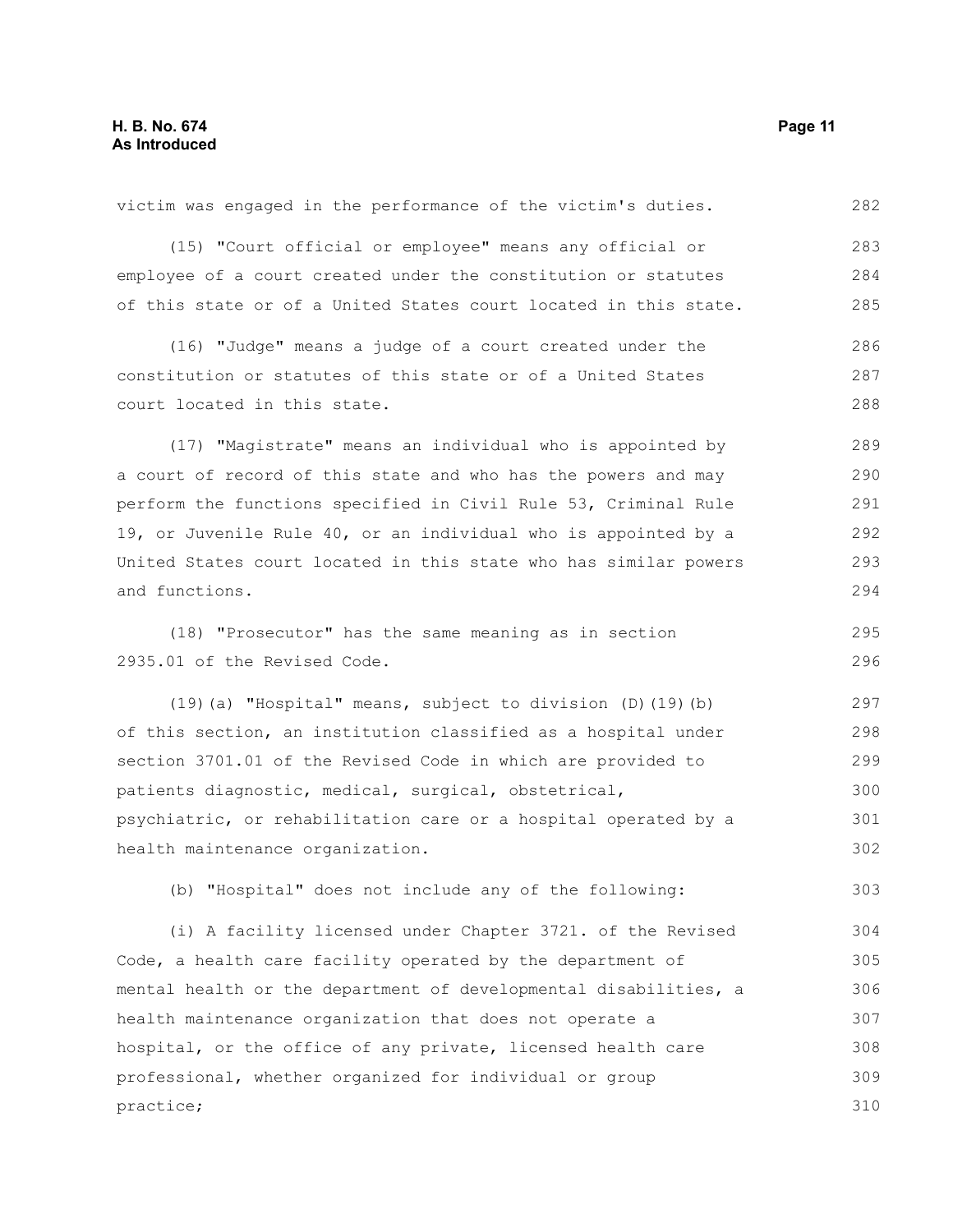### **H. B. No. 674 Page 12 As Introduced**

| (ii) An institution for the sick that is operated                       | 311 |
|-------------------------------------------------------------------------|-----|
| exclusively for patients who use spiritual means for healing and        | 312 |
| for whom the acceptance of medical care is inconsistent with            | 313 |
| their religious beliefs, accredited by a national accrediting           | 314 |
| organization, exempt from federal income taxation under section         | 315 |
| 501 of the "Internal Revenue Code of 1986," 100 Stat. 2085, 26          | 316 |
| U.S.C. 1, as amended, and providing twenty-four-hour nursing            | 317 |
| care pursuant to the exemption in division (E) of section               | 318 |
| 4723.32 of the Revised Code from the licensing requirements of          | 319 |
| Chapter 4723. of the Revised Code.                                      | 320 |
| (20) "Health maintenance organization" has the same                     | 321 |
| meaning as in section 3727.01 of the Revised Code.                      | 322 |
| (21) "Ohio transit system bus" means a motor vehicle of an              | 323 |
| <u>Ohio transit system that is designed for carrying more than nine</u> | 324 |
| passengers and used for the transportation of persons but does          | 325 |
| not mean any school bus.                                                | 326 |
| (22) "Ohio transit system rail car" means a street rail                 | 327 |
| car, tramline car, subway car, monorail car, or rapid transit           | 328 |
| car within a ground transportation system having as its primary         | 329 |
| purpose the reqularly scheduled mass movement of passengers             | 330 |
| between locations within the territorial boundaries of an Ohio          | 331 |
| transit system.                                                         | 332 |
| (23) "Ohio transit system" has the same meaning as in                   | 333 |
| section 2305.33 of the Revised Code.                                    | 334 |
| (24) "Motor vehicle" has the same meaning as in section                 | 335 |
| 4511.01 of the Revised Code.                                            | 336 |
| Section 2. That existing section 2903.13 of the Revised                 | 337 |
| Code is hereby repealed.                                                | 338 |
| Section 3. The amendment of section 2903.13 of the Revised              | 339 |